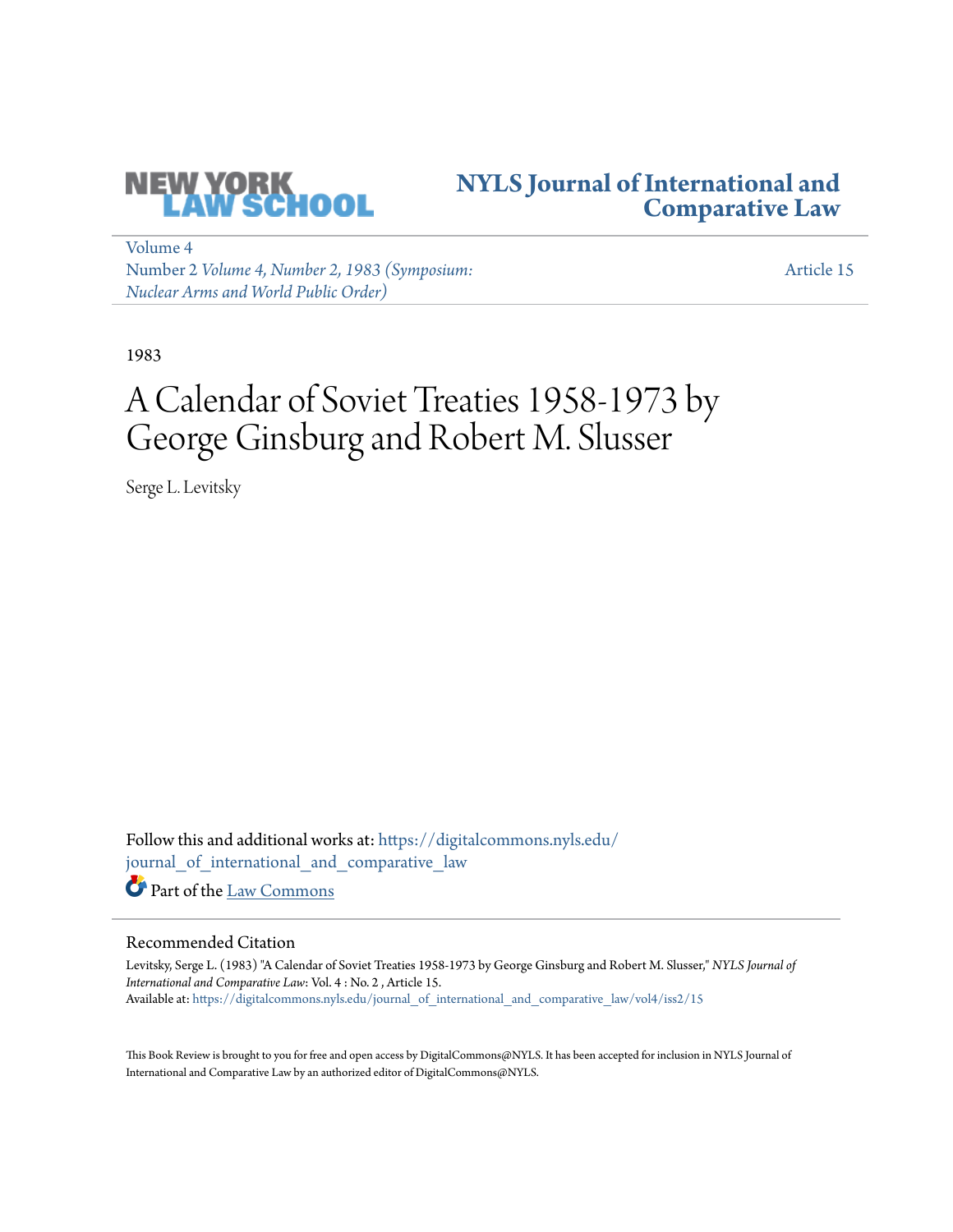### BOOK REVIEWS

**A CALENDAR OF** SOVIET TREATIES **1958-1973. By** George Ginsburgs and Robert M. Slusser. Alphen aan den Rijn, The Netherlands, **1981. Pp. 908. ISBN 90-286-0609-2. \$150.00.**

### *Reviewed by Serge L. Levitsky\**

**I**

The primary purpose of the *Calendar of Soviet Treaties* is "to identify the international agreements entered into **by** the **USSR** from the beginning of **1958** to the end of **1973."** This in itself is no mean achievement, not only because the compilers have consulted Soviet as well as Western sources, but they have also expanded the definition of "treaties" to include all sorts of "understandings," joint communiqués, trade protocols, records of diplomatic visits and meetings, attendance at international conferences and at sessions of such regional or specialized bodies as **CMEA,** The Warsaw Treaty Organization, etc. Even several agreements entered into **by** the **USSR** Academy of Sciences, **by TASS** and the Committee for Science and Technology are recorded here.

Such broad approach has the advantage of exposing the reader (the foreign policy analyst, the journalist, the scholar, the diplomat, etc.) to the full range of Soviet diplomatic activity, revealing the intensity of that country's involvement in world affairs in the post-Stalin period. The reader, to be sure, is still left with the task of interpreting and assessing all this activity, but the authors of this most useful reference tool, Professors Ginsburgs (Rutgers) and Slusser (Michigan State), have provided him with a starting point for further research.

**All** entries in the *Calendar* are painstakingly researched and documented, even where, in retrospect, a given event now appears to have been but of marginal or ephemeral significance. **A** typical entry includes the date and place of signature, data on ratification, entry into force, duration and a brief description of the purpose of the agreement, if the title is not self-explanatory. The value of the chronological *Calendar* is greatly enhanced **by** a 163-page recapitulation of the entries, arranged **by** names of partner states or organizations. There are **160** such sub-headings, from Afghanistan to Zanzibar.

**If** a criticism seems appropriate at all, it concerns the already

**<sup>\*</sup>** Professor, New York Law School.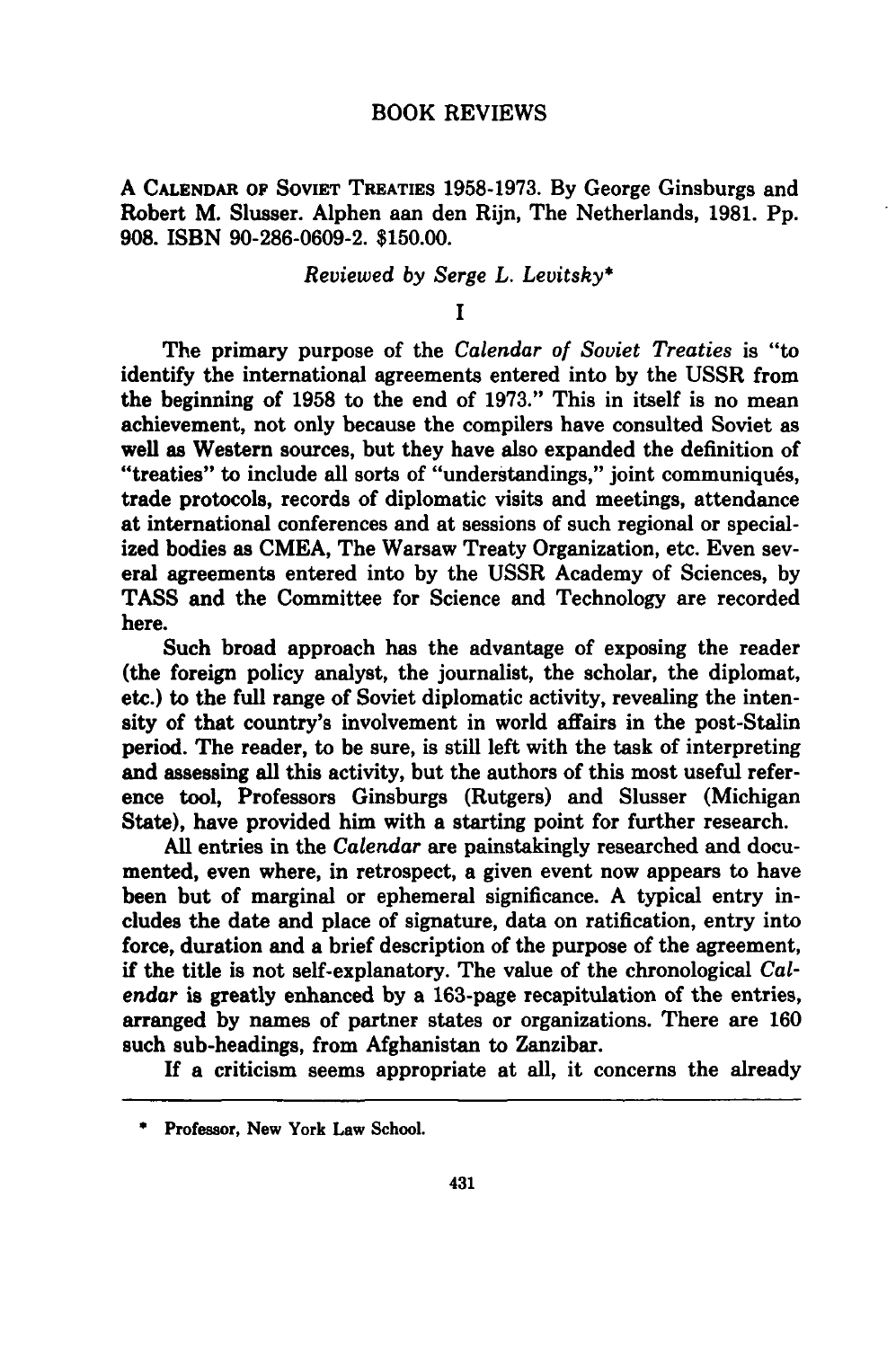rather remote cut-off date of coverage in the *Calendar:* the end of **1973.** On the other hand, the authors did succeed in forging a link with the predecessor volume, published in **1959** under an identical title **by** Stanford University Press. The earlier volume had been compiled **by** Robert M. Slusser and Jan F. Triska and covered the years **1917-1957.** The authors of the more recent *Calendar* were unable to secure the publisher's permission for a consolidation of the earlier entries in a comprehensive Calendar of Soviet Treaties for **1917-1973,** and had to settle for "an organic continuation" of the previous *Calendar,* retaining its methodology and style, and, fortunately, also the high level of scholarship. The new *Calendar* bears the imprint of the Documentation **Of**fice for East European Law, University of Leiden, Holland's prestigious legal research institution in the Faculty of Law.

**II**

More controversial is the authors' decision to include in the *Calendar* commercial and technology transfer contracts signed **by** the appropriate Soviet foreign trade organizations (FTOs) with private Western firms, at least to the extent to which such contracts have been reported on in the news media.

I question neither the inclusion *per se,* nor its potential benefits; I merely note the difficulties inherent in a systematic listing of such transactions, a problem which the authors were unable to satisfactorily resolve:

(a) In extending their survey to all aspects of the Soviet involvement abroad, the authors could omit data on East-West trade transactions only at the price of sacrificing an important dimension of their survey.

**(b)** Given the wide gaps in our knowledge of commercial contracts signed **by** the Soviet FTOs with private foreign firms during **1958-1973** or at any other time, the authors of the *Calendar* were presented with an opportunity to bridge these gaps. Yet, in attempting to do so, they were obliged to rely primarily on reports published in the news media that proved to be at best incomplete, often inaccurate, and, **well** yes, even tainted **by** political bias, however unintentionally. Such bias is tied to the very process of gathering "news" **by** the media. For instance, to use an illustration from our own days of Cold War II, we all remember the wide coverage given **by** the daily press in this country to declarations **by** American book publishers about their plans to boycott the **1983** Moscow Book Fair.' But when the Fair was over, the Soviets

*<sup>1.</sup> See* N.Y. Times, Sept. 12, **1983,** at **A9,** col. **1;** N.Y. Times, Sept. **7, 1983,** at **A23, col. 1.**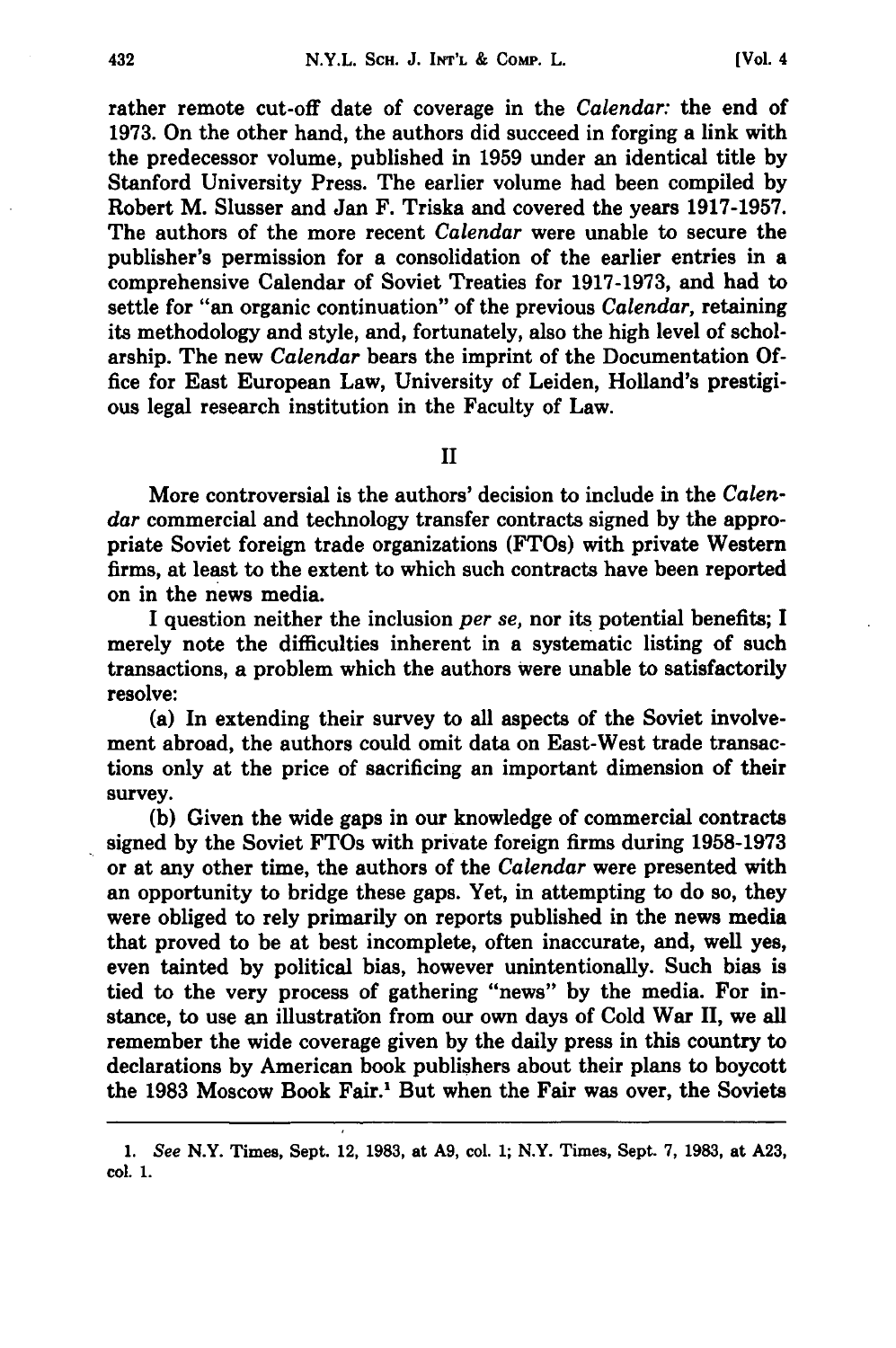had signed some **2,580** new contracts with foreign publishing houses and the United States headed the list of Western countries with most contracts.' Professors Ginsburgs and Slusser would have found it difficult, however, to extract much useful information from the daily press about these contracts: They were not as "newsworthy" as a planned boycott and American publishers were not anxious to give them any publicity at all.

But are the authors of the *Calendar* prepared, in any event, to list all **2,580** publishing contracts in a future updating of the *Calendar?*

**(c)** The entries in the *Calendar* relating to contracts with private firms reflect the inadequacies of information derived from the daily press: The date of signing is often replaced **by** the date when the signing was announced in the press; the contents of the contracts are not systematically or uniformly recorded or identified; the firm's name is likely to be misspelled because it has been retranslated from the Russian (e.g., "Hallcraft & Co." for Holcroft and Company);<sup>3</sup> and, most unfortunate of all, only a minute number of such contracts have come to the compilers' attention. How significant were the contracts "that got away?"

The spotty coverage of such contracts in the *Calendar* was **by** no means always unavoidable:

To cite but one example, one may examine the coverage of Soviet contracts with private American firms for the purchase of equipment and technology for the Kama River truck plant (KamAZ), the most important single project of the **1971-1975** Soviet Five-Year Plan, which was then in the early stages of construction. Within the period covered **by** the *Calendar, i.e.,* up to the end of **1973** alone, the Soviets had signed contracts worth in excess of **\$1** billion for the purchase of foreign equipment and technology for the plant. This figure is arrived at **by** merely adding up the dollar amounts of contracts that can be accounted for and documented. Seventy contracts have been signed with **U.S.** firms alone, prior to the end of **1973,** of which nineteen were cash purchases (total: **\$26,325,000)** and **51** were made against the **U.S.** Bank Credit Agreement (total: **\$218,565,900).**

Ginsburgs and Slusser duly list, under the date of March 21, **1973,** the signing of an agreement "between the **USSR** and the **U.S.** Export-Import Bank on \$86.4 million credit to finance a plant to produce trucks and engines at the Kama river plant. **. .** Chase Manhattan of N.Y. to provide 45% of the total. **. ."** In reality, however, the credit agreement was concluded **by** the Bank for Foreign Trade of the **USSR**

*<sup>2.</sup> Facts and Figures,* **39 BOOKS AND** ART **IN THE USSR 23 (1983).**

<sup>3.</sup> G. GINSBURGS & R. SLUSSER, A CALENDAR OF SOVIET TREATIES 1958-1973, at 714.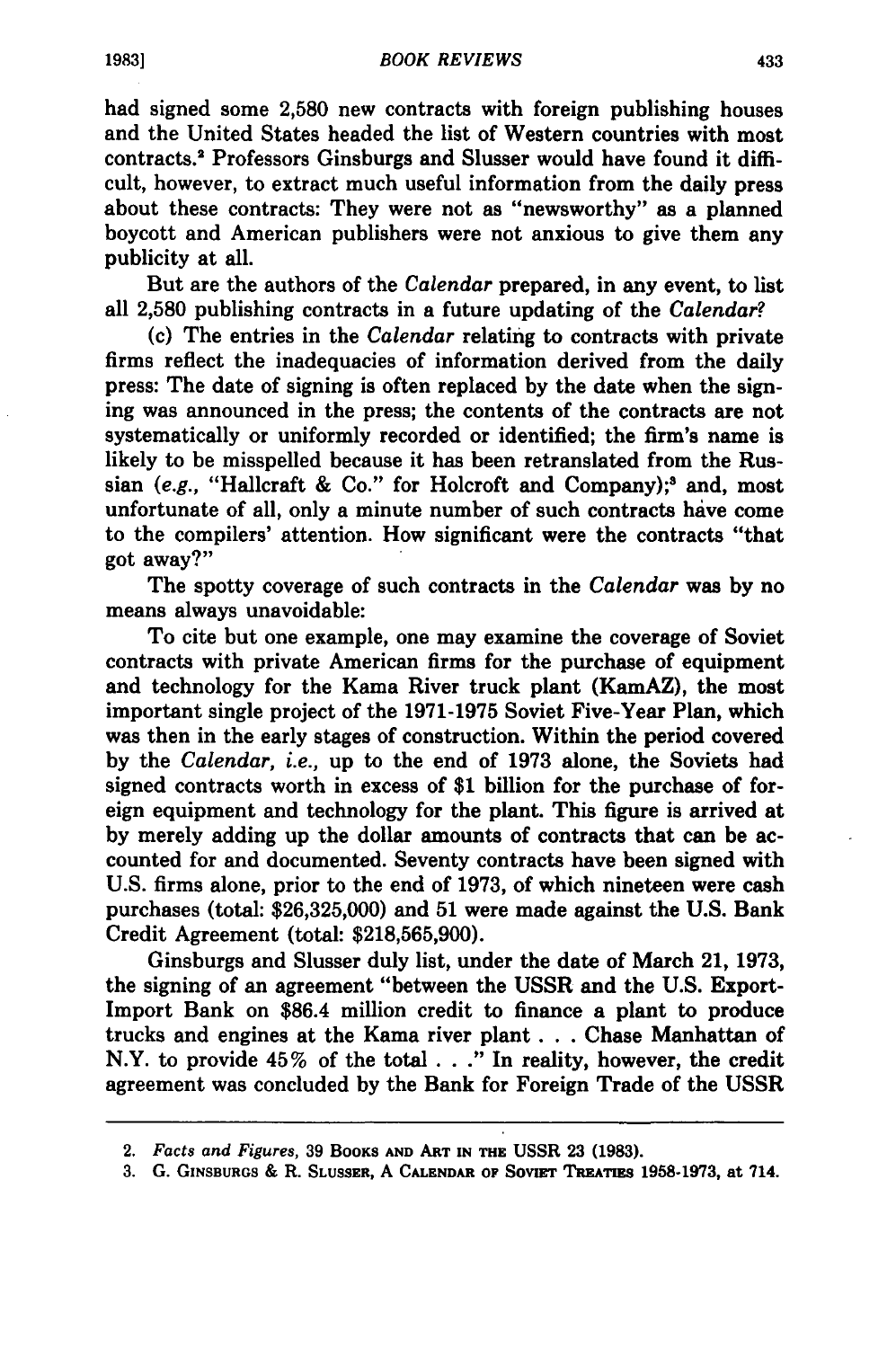with the Ex-Im Bank *and* the Chase Manhattan Bank, **N.A.,** and amounted to a total of \$172,900,000; the \$86.4 million figure represented only the Chase share.

Apart from the Credit Agreement itself, the *Calendar* has entries for six individual contracts:

1. A "preliminary contract" with Mack Trucks, Inc., signed on May 18, 1971, and subsequently "reported cancelled," to "design and supply equipment" for KamAZ (source: New York Times). In actual fact, only a letter of intent has been signed, subject to the issuance of U.S. export licenses. This was the beginning of a long and frustrating saga for Mack Trucks ending in the Soviet decision to become its own prime contractor for KamAZ.

2. On December 22, 1971, the signing of a contract between "Soviet organizations" and Swindell-Dressler is recorded, "for the design of a steel foundry for truck factory on the Kama river." No dollar figure is indicated **(\$9** million).

**3. A** contract with "the **U.S.** National Engineering concern" is listed under March **13, 1973,** (wrong date) for delivery of moulding sand equipment for KamAZ. No dollar amount is given (\$14.4 million).

4. On April **3, 1973,** a contract with Carborundum to supply **\$10** million worth of shot-blasting equipment is recorded. (The actual contract date was March **31, 1973.)**

**5.** June **7, 1973,** is given as the date when *Pravda* announced the signing of a contract with "Hallcraft **&** Co." for "delivery of ovens for baking steel pieces" at KamAZ. No information is given about the dollar value or delivery dates. (The actual contract, with Holcroft **&** Company, for delivery of heat treating furnaces for steel castings, with loading and unloading equipment, was signed on June **1, 1973.)** In a chronological calendar, the accuracy of dates assumes an importance of its own.

**6.** Finally, on July **11, 1973,** a contract with Cleveland Crane **&** Engineering, worth **\$10** million, for supply of materials handling systems, is said to have been "announced" (Source: New York Times). The contract had been signed on July **10.**

Would a complete listing of KamAZ contracts have been more desirable? The answer, in my opinion, is affirmative, although it could well have confronted the compilers of the *Calendar* with insurmountable technical problems and difficulties. But to list six contracts out of seventy, at random, is not a satisfactory solution, either. Professors Ginsburgs and Slusser will have a great deal of thinking to do before publishing an updated edition of the *Calendar.* To assist them in making up their minds, as well as for the convenience of the users of the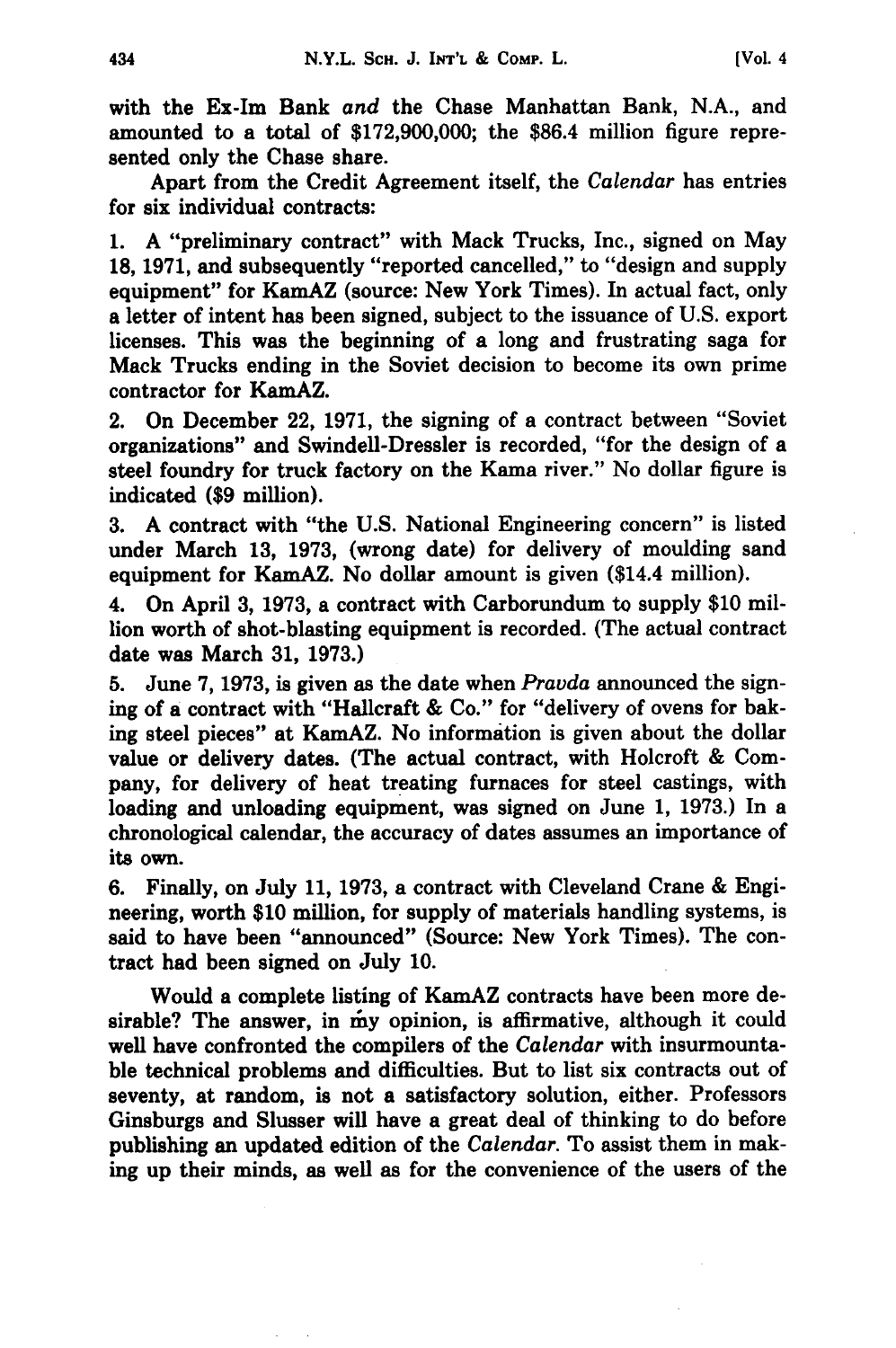*Calendar,* I have reproduced, below, two tables in which all seventy contracts are systematically recorded, giving such data as the names of the **U.S.** firms (European subsidiaries omitted), the date of signing, a brief description of the equipment to be supplied, delivery date, quantity and value in **U.S.** dollars.

Such a complete listing has the advantage not only of providing a record of technology transfers to the **USSR** during a defined period of time, albeit only for a single Soviet plant and from a single country, *i.e.,* the United States, but likewise of facilitating assessment of the benefits of the contracts to the firms which have signed them. It **will** require little additional research, for instance, to show that the KamAZ contracts represented a sizeable percentage of the annual sales volume of the **U.S.** firms, both small and large: *E.g.,* **C-E** Cast Equipment (Cleveland), approx. 69.4%; Holcroft **&** Company, **66.3%;** Ingersoll Milling Machine Company (Rockford, **11.), 10%;** National Engineering Company (Chicago), over **150%;** La Salle Machine Tool, Inc., **62%;** Cleveland Crane **&** Engineering, **52%;** Gleason Works (Rochester, N.Y.), 14.6%; Landis Tool Co. (Litton Ind.), 44%; etc. For Crankshaft Machine Co., the 12th largest **U.S.** corporation in terms of the volume of KamAZ orders at that time, the Soviet contract amounted to nearly double the company's annual sales. KamAZ contracts represented some 14% of Pullman's annual business in the engineering and construction fields.

No need to go on, except perhaps to point out that the value of KamAZ contracts signed **by U.S.** corporations prior to the end of **1973** was more than double the total value of **U.S.** exports to the Soviet Union in **1970.** These contracts have assumed a particular significance for the **U.S.** machine tool industry which was in a severe slump at the time, with as many as 40% of the workers laid off in **1971.** According to Leonard Woodcock, President of United Auto Workers of America, KamAZ contracts have enabled some **160,000** workers to return to their jobs.

No, *détente*, in terms of commercial and economic advantage, was **by** no means a one-way street. **I** doubt, however, that the six KamAZ contracts listed in the *Calendar* will permit the reader to reach this, or any other, conclusion. Least of all do I pretend to have found a ready solution to how Professors Ginsburgs and Slusser can meaningfully integrate Soviet contracts with private foreign firms in a future edition of the *Calendar of Soviet Treaties.*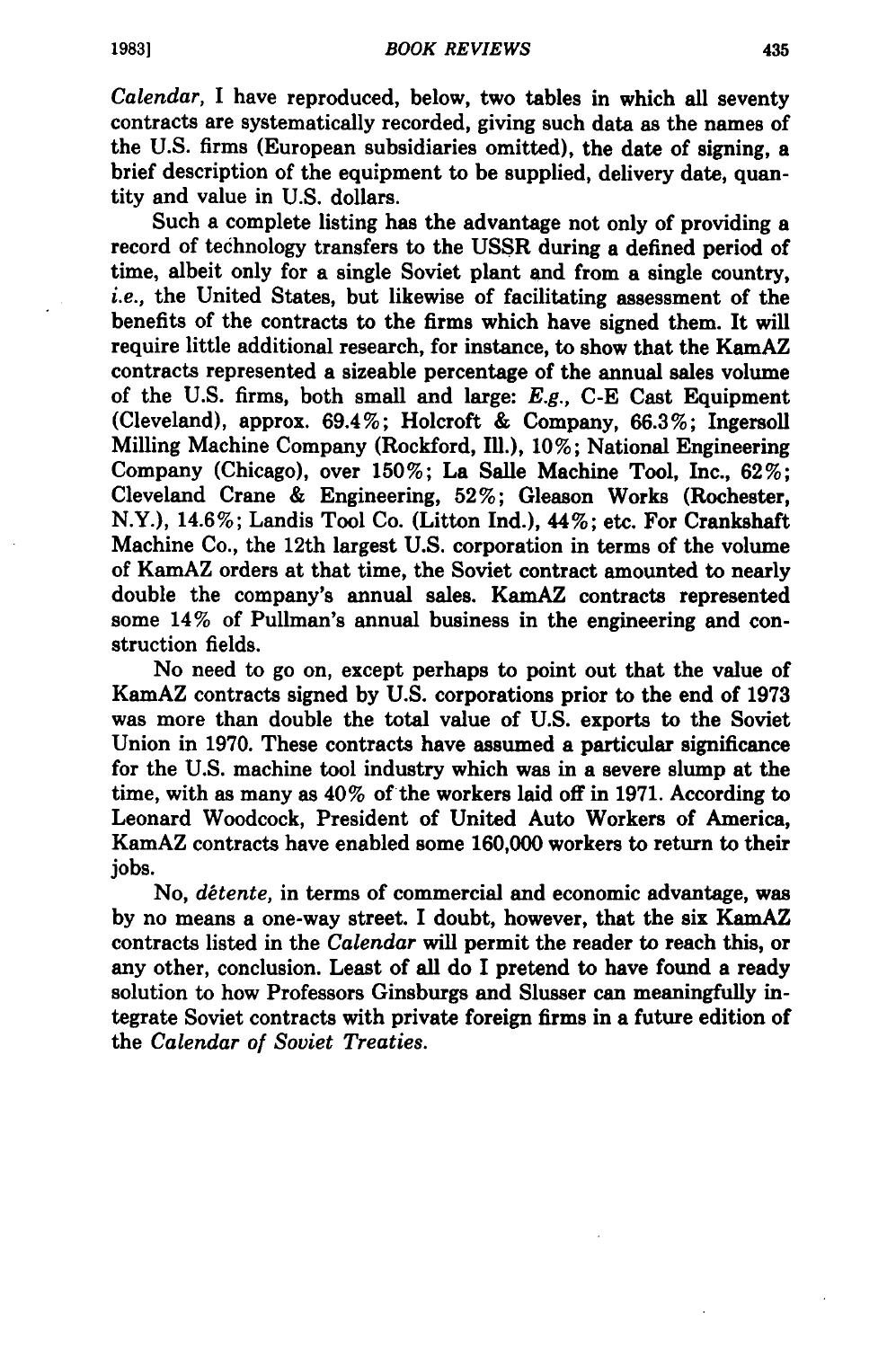|                           | Contracts Signed with U.S. Corporations for Supply of Equipment                                                                                      | to the KamAZ Plant against Cash Payment*                                                                |                     |                       |                             |  |
|---------------------------|------------------------------------------------------------------------------------------------------------------------------------------------------|---------------------------------------------------------------------------------------------------------|---------------------|-----------------------|-----------------------------|--|
| اغ                        | Corporation                                                                                                                                          | Equipment                                                                                               | Delivery<br>Date of | Quan<br>Q<br>tity     | Value<br>(000)<br>$\bullet$ |  |
|                           | Corp. (A unit of Esterline Corporation)<br>Thompson Grinder Division of Waterbury-Farrel (A<br>division of Textron, Inc.)<br><b>Federal Products</b> | Grinding machine<br>Instrument                                                                          | 1972<br>1972        |                       | $2.7$<br>80.9               |  |
| ÷<br>∞                    | & Machine Company<br>Winslow Mfg. Co<br><b>Colonial Broach</b>                                                                                       | Tool-grinding machines<br>Pneumatic presses                                                             | 1972<br>1972        | W                     | $14.2$<br>16.1<br>61.0      |  |
| စ                         | Machine Tool Division of Colt Industries<br>Company<br>Clark Equipment<br>Pratt & Whitney                                                            | Drilling and tool-grinding machines<br>Sweepers                                                         | 1972<br>1972        | လထက                   | 213.5                       |  |
| $\overline{ }$            | ment Company (A division of Travenol<br>Laboratories, Inc.<br>American Instrui                                                                       | Magne-gages (Plating thickness<br>gauges)                                                               | 1972                | S                     | 6.8                         |  |
| စ<br>œ                    | Machine Tool Division of Colt Industries<br>Pratt & Whitney<br>Kocour Co.                                                                            | Copying milling machines<br>Thickness gauges                                                            | 1972<br>1973        | ິ<br>$\sim$           | $\ddot{•}$<br>578.4         |  |
| $\mathbf{a}$              | g Company<br>Link Engineering                                                                                                                        | Stand                                                                                                   | 1972                |                       | 20.2                        |  |
| $\mathbf{r}$              | ectric Co.<br>MTS Systems Corp.<br>Elwell-Parker El                                                                                                  | Truck for transporting dies<br>Pulsators                                                                | 1973<br>1974        | S                     | 84.6<br>320.1               |  |
|                           | Swindell-Dressler Company (A division of Pullman,<br>Incorporated)                                                                                   | Project report for foundry of<br>KamAZ plant                                                            |                     |                       | 9,000.0                     |  |
| $\mathbf{z}$              | ering Company<br>National Enginee                                                                                                                    | License for multistation automated<br>sand-preparing system                                             |                     |                       | 997.6                       |  |
| $\frac{15}{2}$            | Gleason Works                                                                                                                                        | Gear-testing machines                                                                                   |                     | 131                   | 10,115.4                    |  |
| $\overline{16}$           | Incorporated, a subsidiary of Combustion Engineering, Inc.)<br>C-E Cast Equipment (A division of W.S. Tyler,                                         | Complete systems for automatic and<br>mechanized pouring of cast iron<br>(five automatic molding lines) | 1974-1975           | ç                     | 4,100.0                     |  |
| $\overline{17}$           | ment<br>C-E Cast Equipr                                                                                                                              | Complete systems for mechanized<br>pouring of steel (two automatic<br>molding lines)                    | 1974                | $\tilde{\phantom{a}}$ | 700.0                       |  |
| <u>ფ</u><br>$\frac{9}{2}$ | American Instrument Company<br>Federal Products Corp.                                                                                                | Plating thickness gauges<br>Measuring instrument                                                        | 1974<br>1974        | £,                    | 2.8<br>6.7                  |  |

436

N.Y.L. SCH. J. INT'L & COMP. L.

 $[Vol. 4]$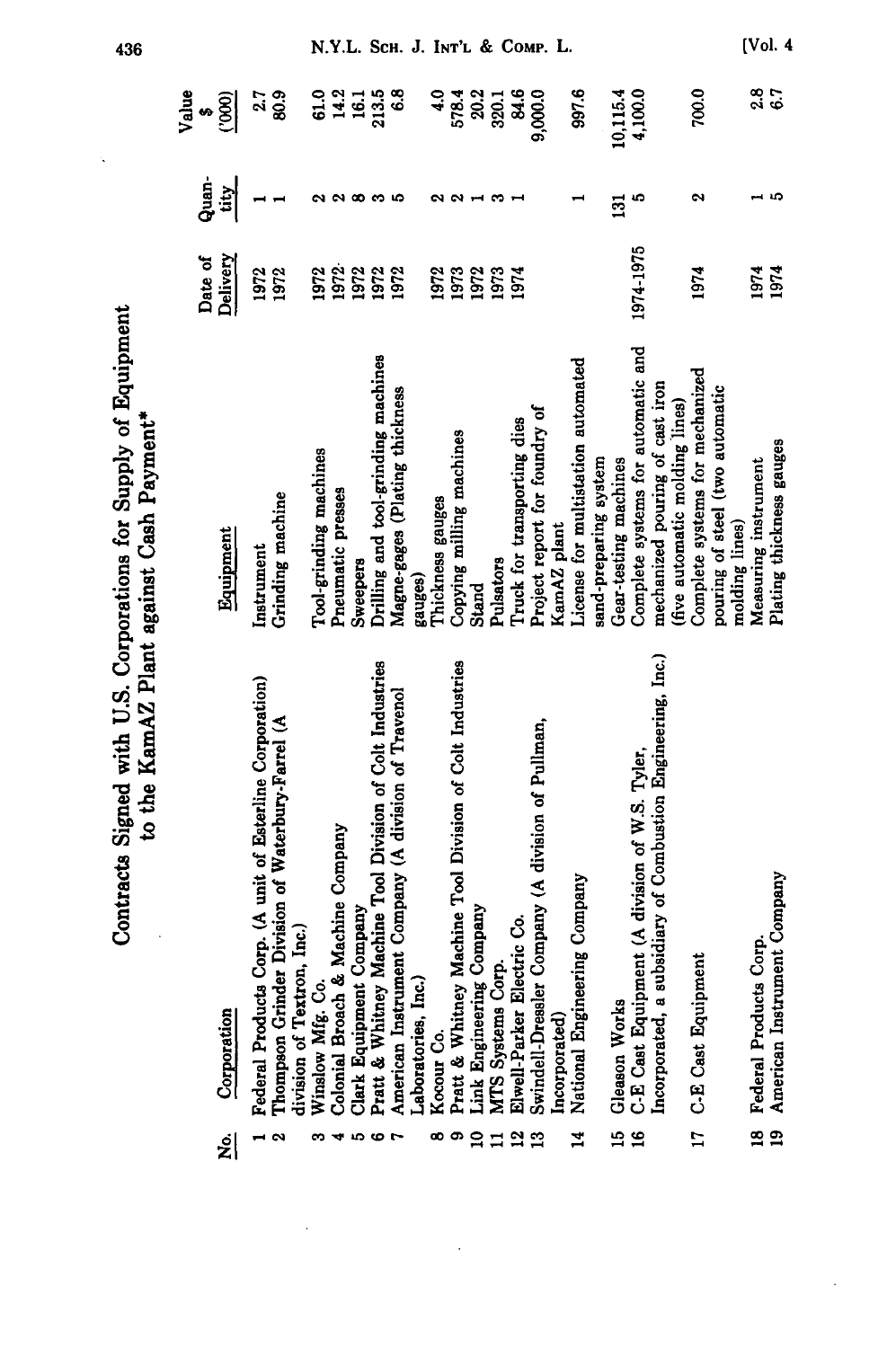|                                                                                                                               | Value | se       | $\frac{1}{2}$ | 15,929.0                                      |                                                                                                      |                | 22,613.0                                         |                                                          | 7,032.0                                           |                                     | 8,250.0                                         | 1,746.9                |                             | 19,180.0                                     |                 | 5,646.04                                          | 2,682.4                                         |             | 929.4                              | 380.0                                          | 900.0                                         |                                   | 853.6                                    | 139.8                                              |              | 2,144.2                                              | 25.7                                         |
|-------------------------------------------------------------------------------------------------------------------------------|-------|----------|---------------|-----------------------------------------------|------------------------------------------------------------------------------------------------------|----------------|--------------------------------------------------|----------------------------------------------------------|---------------------------------------------------|-------------------------------------|-------------------------------------------------|------------------------|-----------------------------|----------------------------------------------|-----------------|---------------------------------------------------|-------------------------------------------------|-------------|------------------------------------|------------------------------------------------|-----------------------------------------------|-----------------------------------|------------------------------------------|----------------------------------------------------|--------------|------------------------------------------------------|----------------------------------------------|
|                                                                                                                               |       | Delivery | Date          | 1973-74                                       |                                                                                                      |                | 1974-75                                          |                                                          | 1974                                              |                                     | 1974-75                                         | 1973                   |                             | 1973-74                                      |                 | 1973-74                                           | 1973                                            |             | 1973                               | 1974                                           | 1974                                          |                                   | 1975                                     | 1974                                               |              | 1974                                                 | 1974                                         |
|                                                                                                                               |       | Guan.    | tity          | $\mathbf{r}$                                  |                                                                                                      |                | مە                                               |                                                          | N                                                 |                                     | $\mathbf{a}$                                    | $\infty$               |                             |                                              |                 | 23                                                | $\blacksquare$                                  |             |                                    |                                                | − ∾                                           |                                   |                                          |                                                    |              | ្មុជ                                                 |                                              |
|                                                                                                                               |       | Date     | Signed        | 10/19/72                                      |                                                                                                      |                | 1/31/73                                          |                                                          | 1/31/73                                           |                                     | 3/26/73                                         | 11/30/72               |                             | 6/30/72                                      |                 | 11/30/72                                          | 8/19/72                                         |             | 8/25/72                            | 10/28/72                                       | 10/31/72                                      |                                   | 11/10/72                                 | 12/28/72                                           |              | 11/18/72                                             | 1/15/73                                      |
| Contracts Signed with U.S. Corporations for Supply of Equipment<br>to the KamAZ Plant against the U.S. Bank Credit Agreement* |       |          | Equipment     | Electric arc furnaces (nine gray-iron melting | furnaces rated at 50 metric tons capacity each and<br>eight holding furnaces rated at 75 metric tons | capacity each) | Automatic molding systems for automotive casting | of gray and malleable iron, with electrical<br>equipment | Automatic molding systems for automotive castings | of steel, with electrical equipment | Heat treating furnaces, with handling equipment | Heat treating furnaces |                             | Automatic line for machining cylinder blocks |                 | Carburizing systems                               | Automatic line for machining crankshaft bearing | <b>Caps</b> | Furnaces for tempering crankshafts | Heat treating unit for automatic stamping line | Heat treating equipment for automatic line to | process intake and exhaust valves | Isothermal annealing unit for ring gears | Accessories for heat treating equipment of diesel- | engine plant | Special-purpose lathes for automatic crankshaft line | Supplement No. 1 (machine-tool model change) |
|                                                                                                                               |       |          | Corporation   | Swindell-Dressler Company                     |                                                                                                      |                | <b>C-E Cast Equipment</b>                        |                                                          | <b>C-E Cast Equipment</b>                         |                                     | Swindell-Dressler Company                       | Holcroft & Company (A  | division of Thermo Electron | Milling<br>Corp.)<br>The Ingersoll <b>h</b>  | Machine Company | Holcroft & Company<br>La Salle Machine Tool, Inc. |                                                 |             | Holcroft & Company                 |                                                | Holcroft & Company<br>Holcroft & Company      |                                   | Holcroft & Company                       | Holcroft & Company                                 |              | The Wickes Corporation<br>The Wickes Corporation     |                                              |
|                                                                                                                               |       |          | افع<br>ا      | $\overline{\phantom{0}}$                      |                                                                                                      |                | 2                                                |                                                          | က                                                 |                                     |                                                 | 45                     |                             | 6                                            |                 | م -،                                              |                                                 |             | œ                                  | å                                              | $\mathbf{I}$                                  |                                   | $\frac{2}{13}$                           |                                                    |              | $\overline{1}$                                       | 15                                           |

1983]

 $\ddot{\phantom{a}}$ 

**BOOK REVIEWS** 

437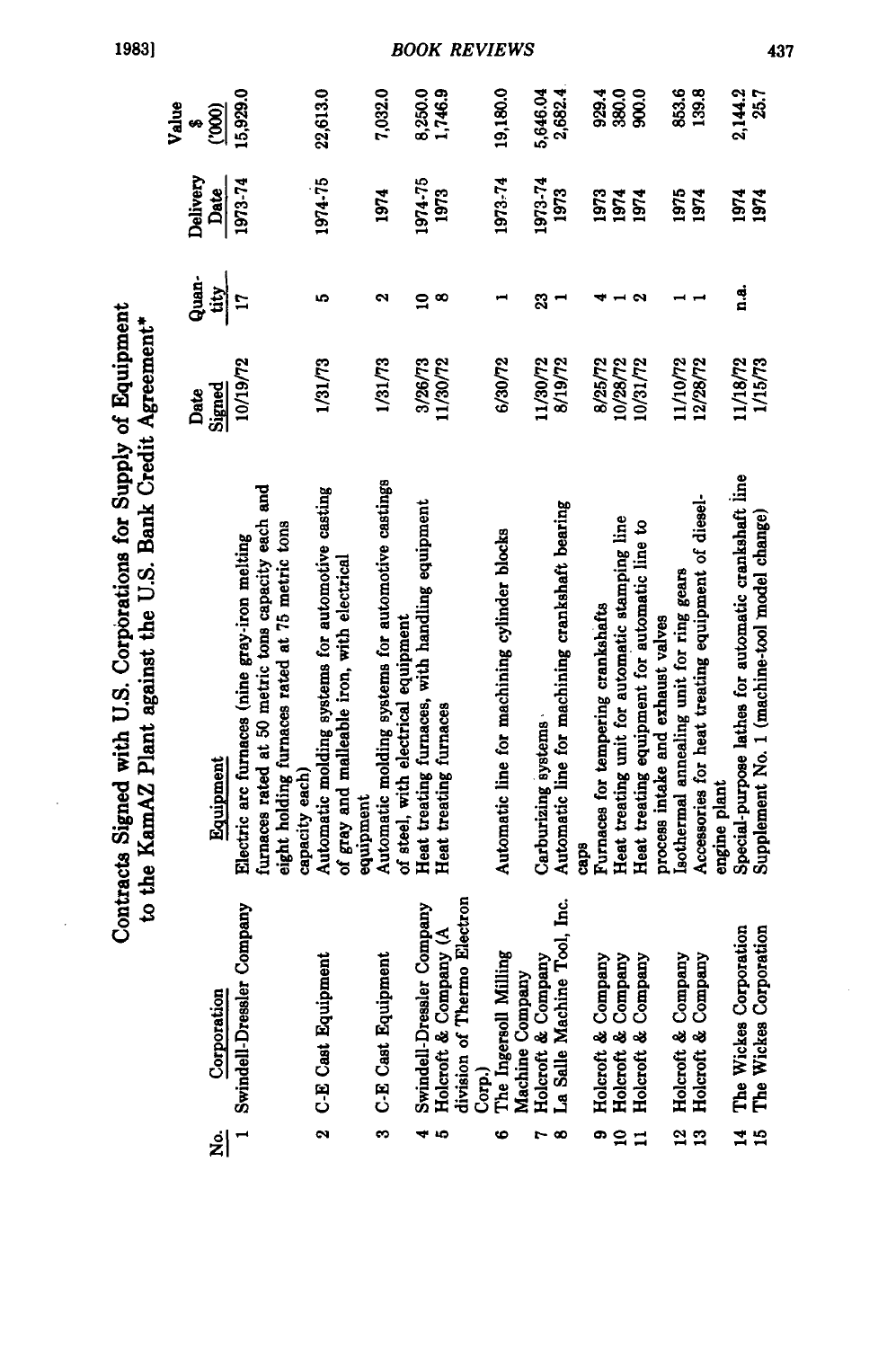|                                                                                                                                              | 2,507.15<br>1975                                                     | 1,506.81<br>1974                                              | 8,665.80<br>1974                                             | 14,443.0<br>1974                                                                                   |                                                                                                        | 5,400.0<br>1973-74                                                                                   |                                             | 9,907.9<br>1974-75                                                                                  | 1,410.0<br>1974-75                                                                                     | 4,040.0<br>1974-75           | 3,360.0<br>1974                                 | 645.3<br>1974 | 1,532.5<br>1974                                                                                                | 943.6<br>1974                                                                                           | 328.0<br>1974                                                     |
|----------------------------------------------------------------------------------------------------------------------------------------------|----------------------------------------------------------------------|---------------------------------------------------------------|--------------------------------------------------------------|----------------------------------------------------------------------------------------------------|--------------------------------------------------------------------------------------------------------|------------------------------------------------------------------------------------------------------|---------------------------------------------|-----------------------------------------------------------------------------------------------------|--------------------------------------------------------------------------------------------------------|------------------------------|-------------------------------------------------|---------------|----------------------------------------------------------------------------------------------------------------|---------------------------------------------------------------------------------------------------------|-------------------------------------------------------------------|
|                                                                                                                                              |                                                                      |                                                               |                                                              | $\infty$                                                                                           |                                                                                                        |                                                                                                      |                                             |                                                                                                     | 23                                                                                                     | $\ddot{\circ}$               |                                                 | $- -$         |                                                                                                                | ø                                                                                                       |                                                                   |
|                                                                                                                                              | 12/8/72                                                              | 12/20/72                                                      | 12/20/72                                                     | 3/12/73                                                                                            |                                                                                                        | 3/23/73                                                                                              | (Supplement<br>to contract<br>of $10/19/72$ | 3/31/73                                                                                             | 4/5/73                                                                                                 | 4/11/73                      | 10/23/72                                        | 2/6/73        | 4/18/73                                                                                                        | 4/27/73                                                                                                 | 4/27/73                                                           |
| Contracts Signed with U.S. Corporations for Supply of Equipment<br>to the KamAZ Plant against the U.S. Bank Credit Agreement*<br>(continued) | Heat treating equipment for expansion cams,<br>connecting rods, etc. | Grinding machines for automatic crankshaft<br>machining lines | Grinding machines for automatic crankshaft<br>machining line | systems for preparation of molding mixtures for five<br>Complete equipment for automatic mold sand | automatic flask (molding) lines and four flaskless<br>(molding) lines in the gray iron foundry and for | Equipment for melting shop (for gray and malleable<br>two flask (molding) lines in the steel foundry | iron)                                       | machines, shot-blast cabinets and other units) for<br>Cleaning equipment (barrel-type shot-blasting | High-frequency induction crucible melting furnaces<br>foundry, including license for making steel shot | Hot-box core-making machines | Automatic line for machining camshafts (lathes) | Pulsator      | A multiple system for deburring cylinder blocks                                                                | with provision for automatic loading and unloading<br>Stress-relief annealing furnaces with loading and | Unit for cleaning cylinder block and surfaces<br>unloading system |
|                                                                                                                                              | Holcroft & Company                                                   | Swasey<br>The Warner & S<br>Company<br>Landis Tool Co.        |                                                              | 19 National Engineering<br>Company                                                                 |                                                                                                        | 20 Swindell-Dressler Company                                                                         |                                             | The Carborundum Company                                                                             |                                                                                                        |                              |                                                 |               | Ajax Magnethermic Corp.<br>Sutter Products Co.<br>Crankshaft Machine Co.<br>MTS Systems Corp.<br>Cross Company | Holcroft & Company                                                                                      | Sutter Products Co.                                               |
|                                                                                                                                              | <u>្អ</u>                                                            | $\mathbf{r}$                                                  | $\frac{8}{2}$                                                |                                                                                                    |                                                                                                        |                                                                                                      |                                             | ដ                                                                                                   |                                                                                                        | ននី ។<br>ខេ                  |                                                 |               |                                                                                                                | ង                                                                                                       | 8g                                                                |

438

N.Y.L. SCH. J. INT'L & COMP. L.

 $[Vol. 4]$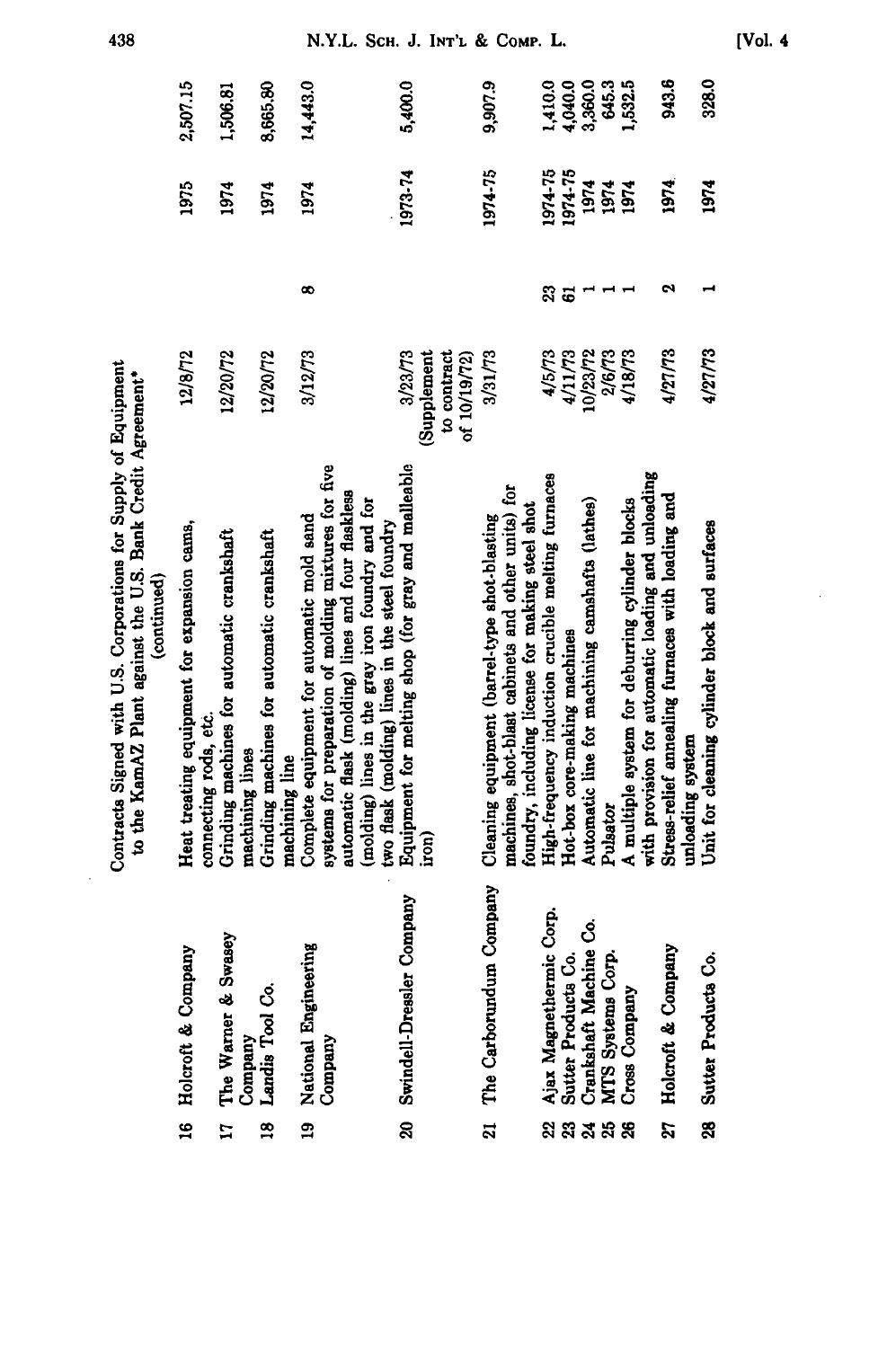|                                                                                                                                              | 94.7                                                   | 2,250.0                                                                           | 1,040.0                                                 | 508.5                                                                | 410.5                        | 10,420.4                                           |                                                                                          | 3,560.0                                                           | 310.0                                         | 99.8                                        | 635.0                                                                                                   | 3,950.0                                                                                  | 1,413.0                                                                                                          | 1,116.7                                |
|----------------------------------------------------------------------------------------------------------------------------------------------|--------------------------------------------------------|-----------------------------------------------------------------------------------|---------------------------------------------------------|----------------------------------------------------------------------|------------------------------|----------------------------------------------------|------------------------------------------------------------------------------------------|-------------------------------------------------------------------|-----------------------------------------------|---------------------------------------------|---------------------------------------------------------------------------------------------------------|------------------------------------------------------------------------------------------|------------------------------------------------------------------------------------------------------------------|----------------------------------------|
|                                                                                                                                              | 1974                                                   | 1974                                                                              | 1974                                                    | 1974                                                                 | 1974                         | 1974-75                                            |                                                                                          | 1974-75                                                           | 1974                                          | 1974                                        | 1974                                                                                                    | 1974-75                                                                                  | 1974                                                                                                             | 1974                                   |
|                                                                                                                                              | ₩                                                      | ᢦ                                                                                 |                                                         |                                                                      | $\overline{\phantom{0}}$     | n.a.                                               |                                                                                          | 9 systems                                                         |                                               | ี 2<br>ผ                                    | 9 scales<br>$3 \text{ cars}$                                                                            | 16 furnaces<br>4 charging<br>units                                                       | 25                                                                                                               |                                        |
|                                                                                                                                              | 5/30/73<br>to contract<br>(Supplement<br>of $10/19/72$ | 6/1/73                                                                            | 6/20/73                                                 | 6/19/73                                                              | 6/19/73                      | 7/10/73                                            |                                                                                          | 8/1/73                                                            | 8/1/73                                        | 7/11/73                                     | 7/11/73                                                                                                 | 9/19/73                                                                                  | 10/5/73                                                                                                          | 10/24/73                               |
| Contracts Signed with U.S. Corporations for Supply of Equipment<br>to the KamAZ Plant against the U.S. Bank Credit Agreement*<br>(continued) | Lifting mechanisms for holding furnaces                | Heat treating furnaces for steel castings with<br>loading and unloading equipment | Integrated system for machining cylinder-block<br>bases | Semicontinuous induction vacuum melting furnace,<br>capacity 500 kg. | 100-kw electron-beam furnace | Monorail systems for transporting molten metal and | core sand in gray and malleable iron, steel foundry,<br>and nonferrous foundry buildings | (a) Set of furnace systems for heat treating<br>aluminum castings | (b) Furnaces for artificial aging of aluminum | Cement guns for electric arc furnaces       | Self-propelled electronic transfer cars, electronic<br>melt shop scales, and electronic counting scales | aluminum with charging and handling system<br>Set of furnaces for melting and holding of | Set of furnaces for melting and holding of bronze,<br>brass, and zinc scrap with charging and handling<br>system | Transfer line for fuel-injecting units |
|                                                                                                                                              | r Company<br>Swindell-Dressler                         | Holcroft & Company                                                                | illing<br>Machine Company<br>The Ingersoll Mi           | Vacuum Industries, Inc.                                              | Vacuum Industries, Inc.      | Cleveland Crane &                                  | division of<br>McNeil Corporation)<br>Engineering (A                                     | pany<br>Holcroft & Com                                            |                                               | Blaw-Knox Foundry & Mill<br>Machinery, Inc. | Cardinal Scales<br>International                                                                        | r Company<br>Swindell-Dressler                                                           | Ajax Magnethermic Corp.                                                                                          | 40 Raycon Corporation                  |
|                                                                                                                                              | R,                                                     | Z                                                                                 | ಸ                                                       | 32                                                                   | 33                           | ್ಲಿ                                                |                                                                                          | S                                                                 |                                               | S                                           | Z                                                                                                       | ఇ                                                                                        | 39                                                                                                               |                                        |

1983]

**BOOK REVIEWS** 

439

 $\ddot{\phantom{0}}$ 

 $\cdot$